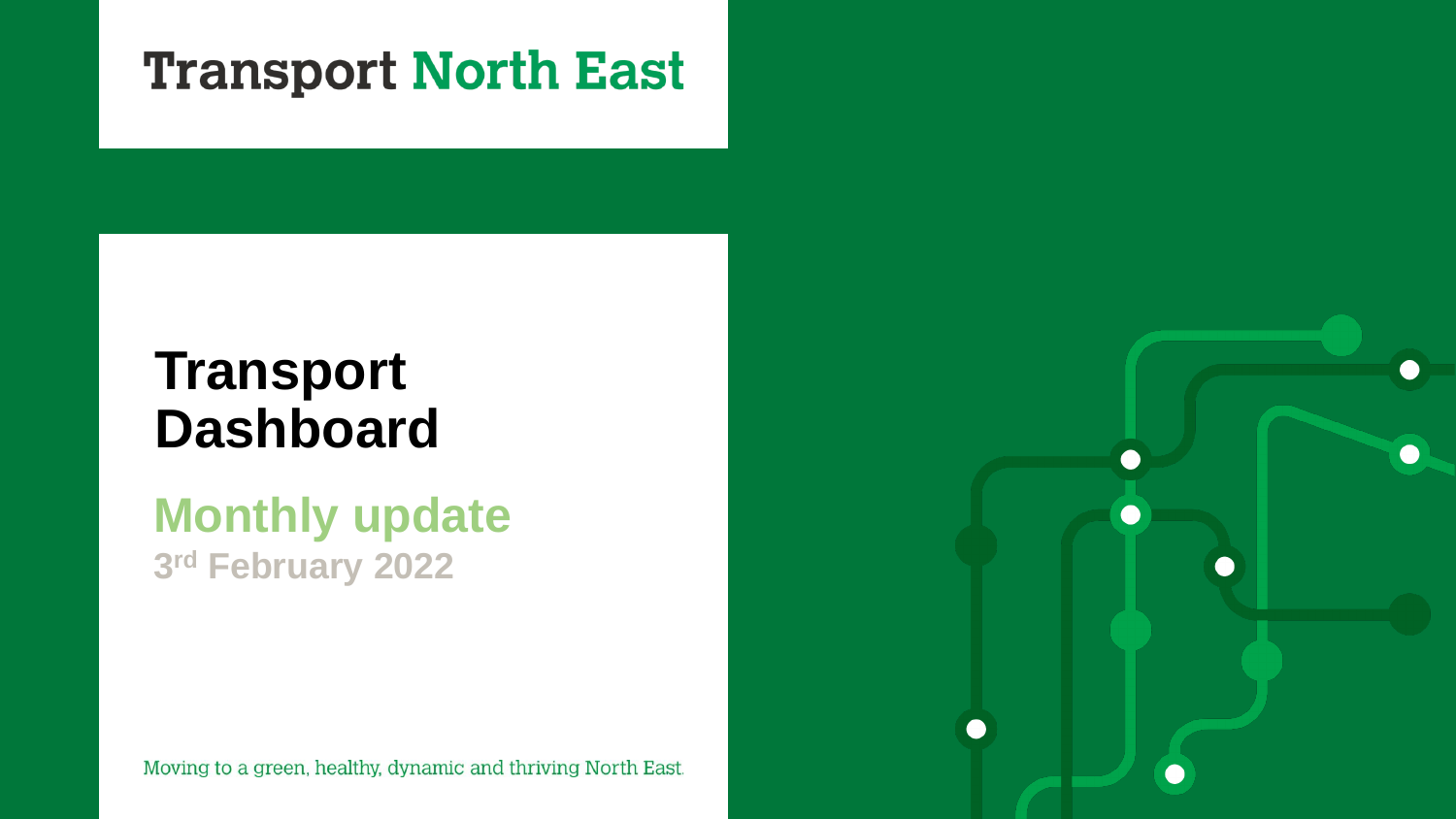# **Weekly highlights**

| $\mathbf B$<br><b>BUSES</b>                                                                             | M<br><b>METRO</b>                                                                                       | R<br><b>ROADS</b>                                                                                                                         |                                                                                                                                                                                         |
|---------------------------------------------------------------------------------------------------------|---------------------------------------------------------------------------------------------------------|-------------------------------------------------------------------------------------------------------------------------------------------|-----------------------------------------------------------------------------------------------------------------------------------------------------------------------------------------|
| Passenger numbers were<br>31% lower<br>than 2019 levels, compared<br>to 34% lower the previous<br>week. | Passenger numbers were<br>15% lower<br>than 2019 levels, compared<br>to 18% lower the previous<br>week. | Traffic levels were generally<br>slightly lower than pre-covid<br>levels, with Friday being<br>closest to the equivalent<br>week in 2019. | Government announced the<br>launch of an executive agency<br>to oversee active travel called<br><b>Active Travel England</b>                                                            |
| <b>WALK</b>                                                                                             |                                                                                                         | $\underbrace{00}_{1111}$                                                                                                                  |                                                                                                                                                                                         |
| <b>Walking levels were</b><br>15% lower<br>than 2020 levels.                                            | Between 5PM-6PM traffic<br>speeds <b>decreased 7%</b> on<br>average from the previous<br>week.          | Average traffic speeds were<br>slower than 2020 both<br>during the week and<br>weekend.                                                   | 'Plan B' COVID-19 measures<br>expired in England on January<br>27 <sup>th</sup> 2022. This included<br>measures around NHS Covid<br>Passes, face coverings and<br>working arrangements. |
|                                                                                                         |                                                                                                         |                                                                                                                                           |                                                                                                                                                                                         |

Moving to a green, healthy, dynamic and thriving North East.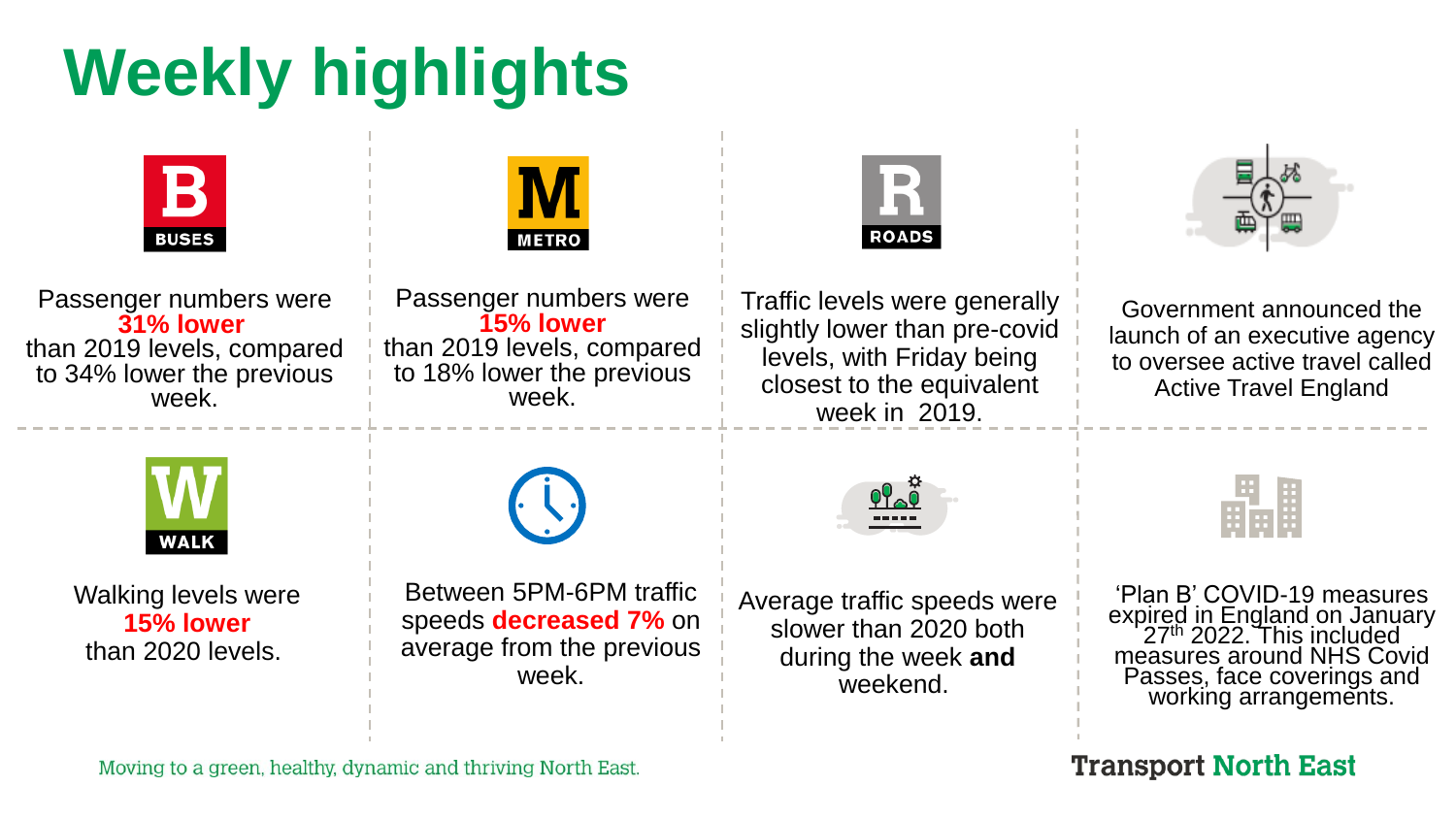# **Monthly highlights**



Moving to a green, healthy, dynamic and thriving North East.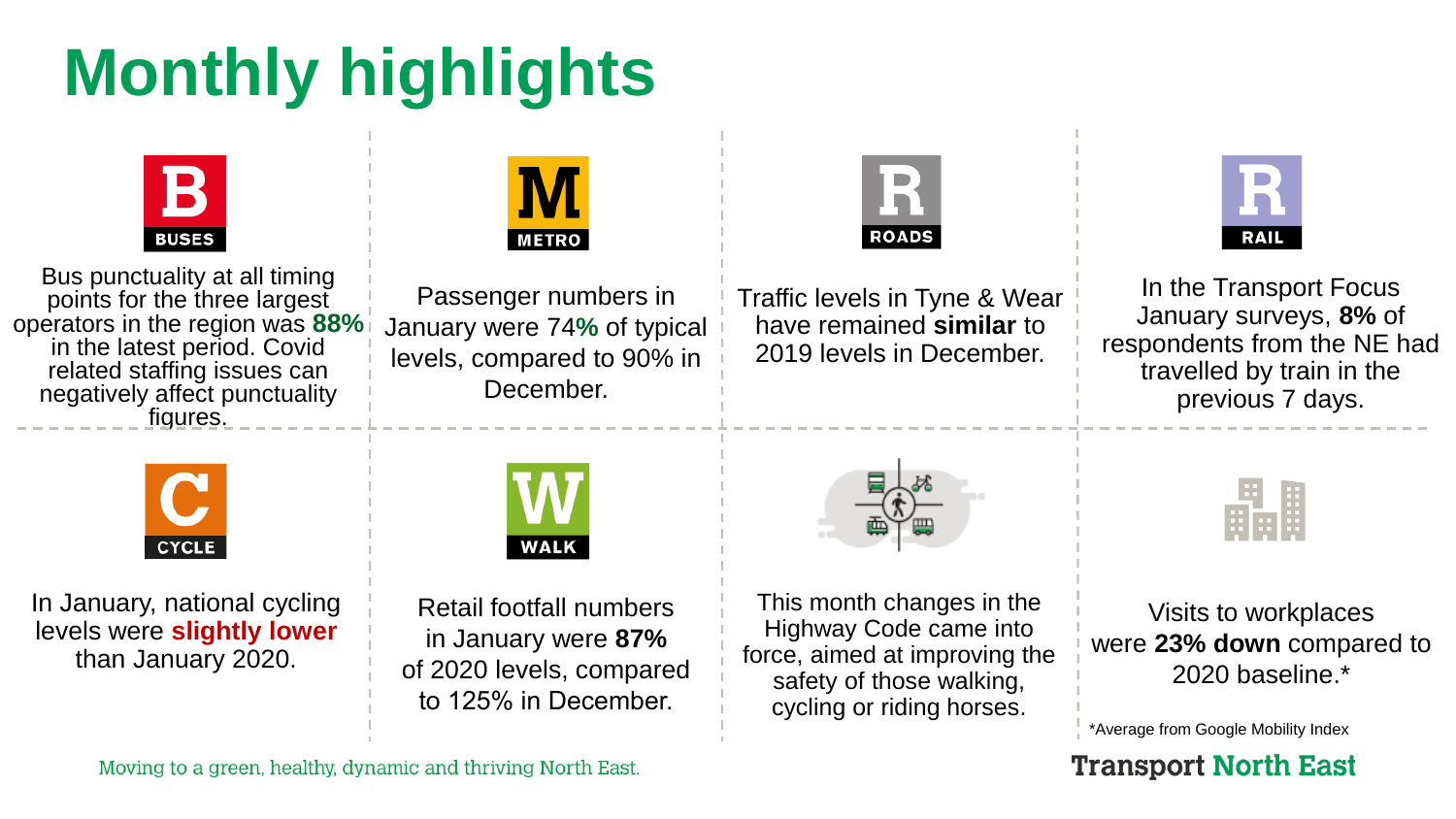## **Regional traffic**





# **Journey time variability**



Moving to a green, healthy, dynamic and thriving North East.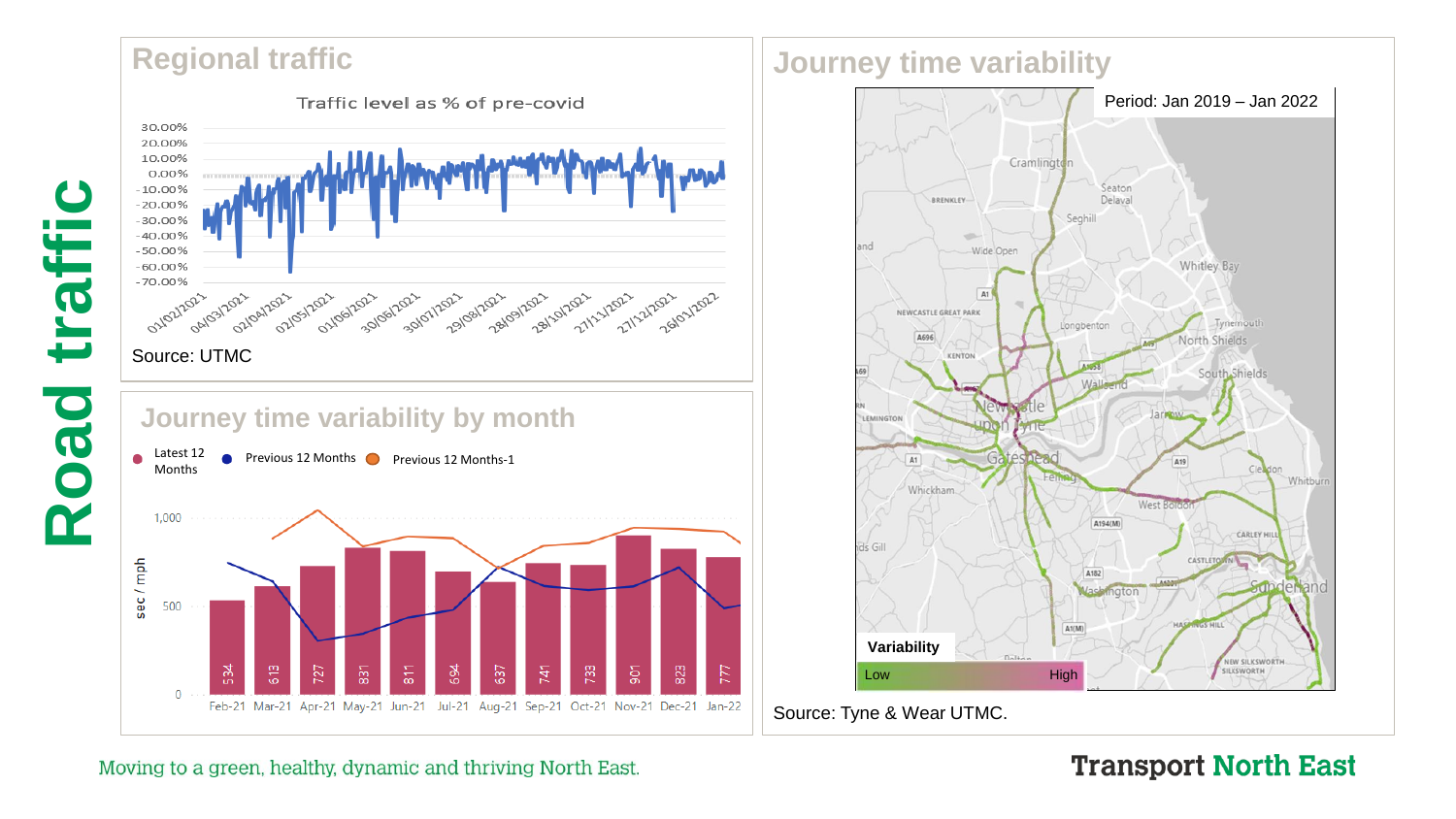#### **Metro Local bus** Metro % of expected Bus Boardings % of normal 0% 80%  $-10%$ 60%  $-20%$ 40%  $-30%$ 20%  $-40%$ 0%  $-50%$  $-20%$  $-60%$  $-40%$  $-60%$  $-70%$  $-80%$  $-80%$  $-100%$  $-90%$ 01/02/2021 01/05/2021 01/08/2021 01/11/2021  $-120%$ 01/02/2021 01/04/2021 01/06/2021 01/08/2021 01/10/2021 01/12/2021 % of normal Weekend % Change Weekday % Change \ Source: Bus operators (Confederation of Passenger Transport) Source: Nexus

# **Ferry**





#### Moving to a green, healthy, dynamic and thriving North East.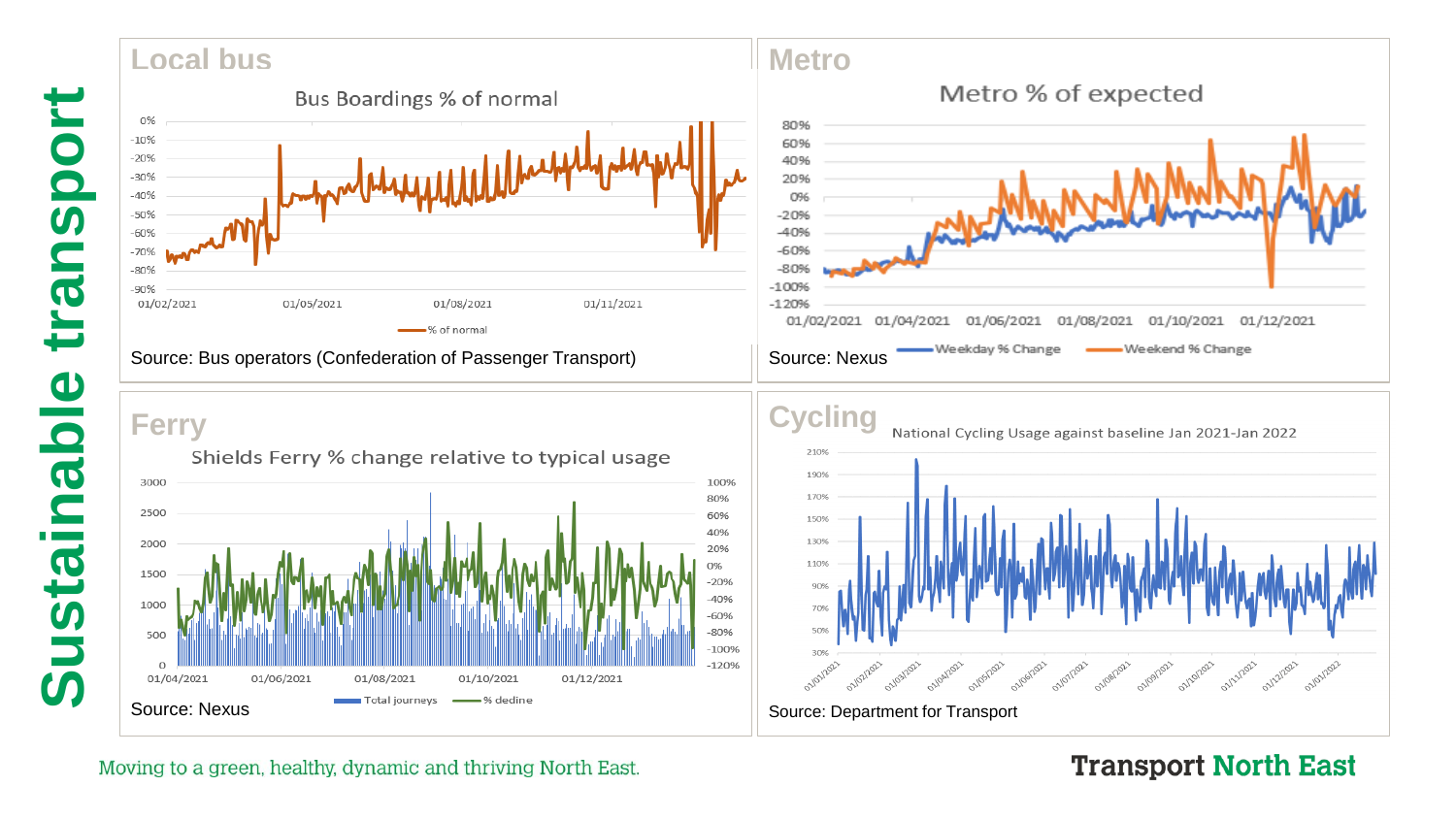## **Air quality**





Median roadside Nitrogen Dioxide levels in urban traffic environments

Wessington Way - November 2021 to January 2022



Source: DEFRA UK -AIR

-Cradlewell - November 2021 to January 2022

# **Car parking**

| <b>Average occupancy</b>      | Weekday<br>$(7am-7pm)$ |          | Weekend<br>$(7am-7pm)$ |          |
|-------------------------------|------------------------|----------|------------------------|----------|
| Car park                      | <b>Jan-20</b>          | $Jan-22$ | <b>Jan-20</b>          | $Jan-22$ |
| <b>Baltic</b>                 | 36%                    | 8%       | 32%                    | No data  |
| <b>Claremont Road</b>         | 35%                    | 10%      | 32%                    | 14%      |
| Dean Street                   | 70%                    | 57%      | 61%                    | 58%      |
| Eldon Garden                  | 45%                    | 31%      | 45%                    | 32%      |
| <b>Eldon Square</b>           | 33%                    | 23%      | 52%                    | 38%      |
| <b>Ellison Place</b>          | 32%                    | 24%      | 27%                    | 23%      |
| <b>Gateshead Civic Centre</b> | 58%                    | 4%       | 3%                     | No data  |
| <b>Gateshead College</b>      | 57%                    | 90%      | No data                | No data  |
| <b>Grainger Town</b>          | 41%                    | 16%      | 22%                    | 13%      |
| <b>Manors</b>                 | 34%                    | 15%      | 13%                    | 11%      |
| Sage                          | 62%                    | 5%       | 21%                    | 12%      |
| <b>Quarryfield Road</b>       | 1%                     | 12%      | 0.1%                   | 0.5%     |

Red = decrease from 2020 and Green = increase from 2020

Source: UTMC

#### Moving to a green, healthy, dynamic and thriving North East.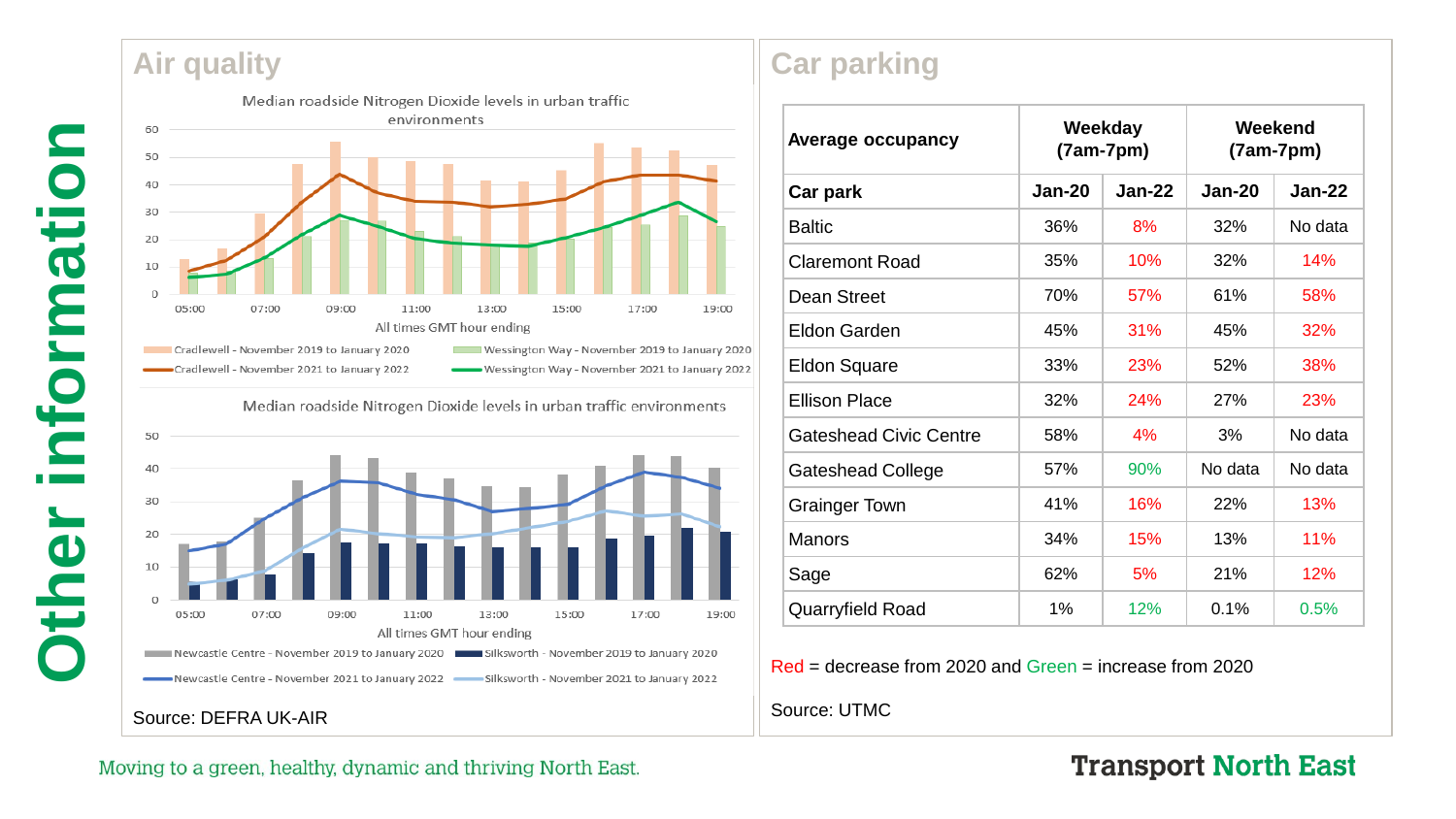# **Active Travel Casualties in the LA7 Footprint**

The active travel road casualties (of all severities) between 2011-2021 and a monthly rate for 2021 are presented below. These figures depict both pedestrian and cycling casualties. 62% of active travel casualties between 2011- 2021 involved pedestrians, whereas 38% involved cyclists.





Source: TADU

#### Moving to a green, healthy, dynamic and thriving North East.